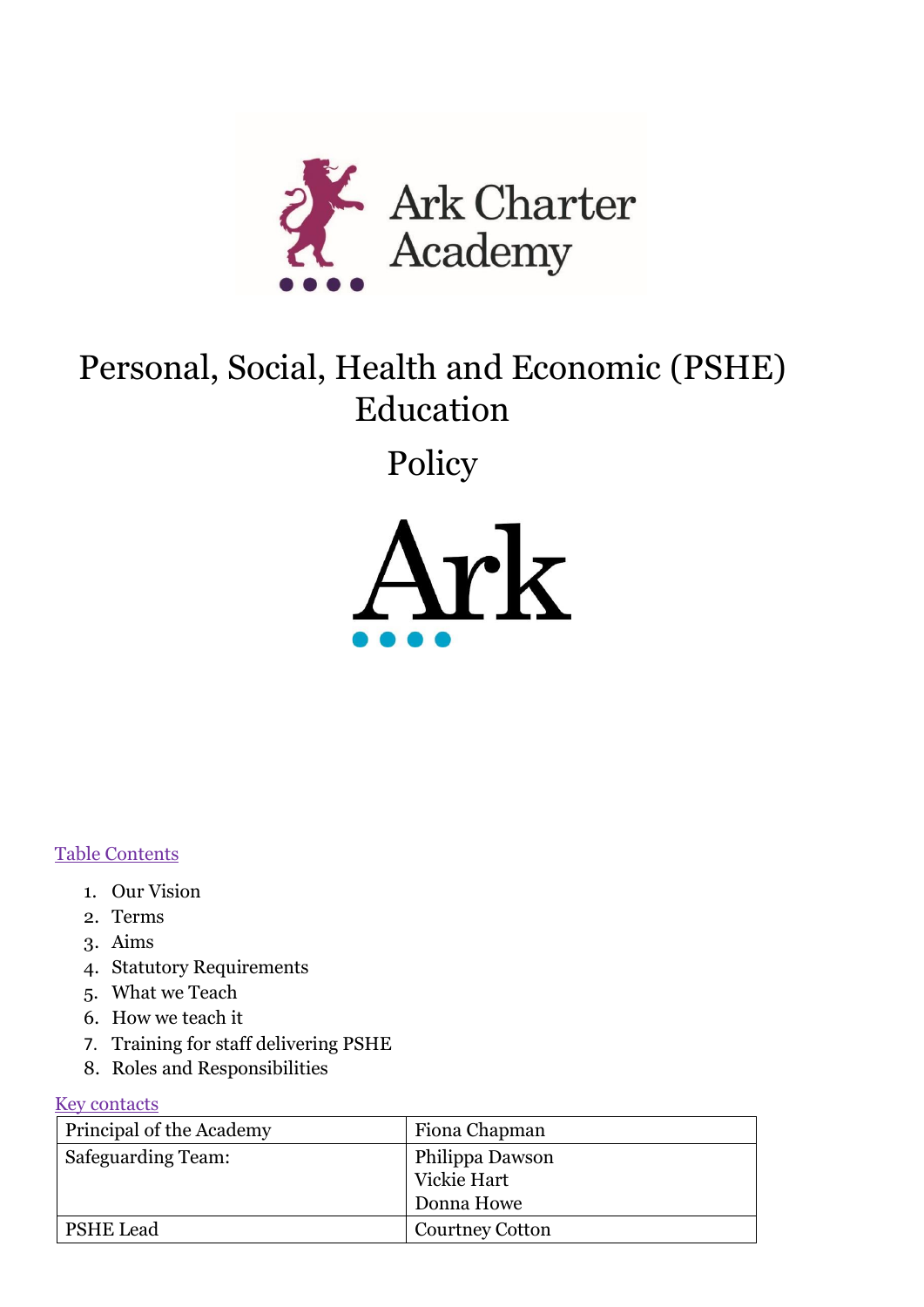#### 1. Our vision

Here at Ark Charter Academy, we want all pupils to understand how to form long- lasting, positive friendships and connections to those around them. We want to guide our pupils to live healthy and well-balanced lives that include an awareness of their rights, the impacts of their decisions and how to navigate around potentially harmful situations.

Our school mission is to ensure that every pupil leaves Charter confident and resilient young people, assured in their strength of courage, value of justice and necessity of respect; able to pursue careers they are passionate about, contribute to society and live happy, healthy and fulfilled lives. PSHE plays a big role in fulfilling this mission.

#### 2. Terms

Throughout this policy the following two terms will be used:

- RSE which stands for 'Relationships and Sex education'
- PSHE which stands for 'Personal, social, health and economic education'

## 3. Aims

Personal, Social and Health (PSHE) education is a subject through which pupils develop the knowledge, skills and attributes they need to keep themselves healthy and safe, and prepared for the opportunities, responsibilities and experiences of adult life. PSHE has an impact on both academic and non-academic outcomes for pupils, particularly the most vulnerable and disadvantaged. In order for children to embrace the challenges of creating happy and successful adult lives, pupils need knowledge that will enable them to make informed decisions about their wellbeing, health and relationships, and to build their self-efficacy. High quality, evidence based and age-appropriate teaching of PSHE helps pupils develop resilience, and to know how and when to ask for help

We recognise that PSHE can encompass many areas of study and so our programme draws on the statutory content already outlined in the national curriculum, the basic school curriculum and in statutory guidance on: drug education, financial education, relationship and sex education (RSE) and the importance of physical activity and diet for a healthy lifestyle.

We continue to tailor our PSHE programme to best reflect the needs of our current children at Charter through:

- 1. Promoting their spiritual, moral, cultural, mental and physical development
- 2. Preparing them for the opportunities, responsibilities and experiences of later life. (Education Act 2002/ Academies Act 2010)

The teaching of PSHE will provide pupils with the opportunities to develop life skills and a Christian moral framework that aims to enable them to make good use of that information. This will be underpinned by our Christian vision and values.

Through quality delivery, our PSHE programme aims to develop:

- confident individuals who know and understand how to live safe, happy, healthy, fulfilling lives;
- young people who are able to maintain positive, respectful and healthy relationships, within which they can thrive personally and socially;
- responsible citizens who understand they have rights and responsibilities that help them make a positive contribution to society; and
- successful learners who enjoy overall learning, making progress and achieving success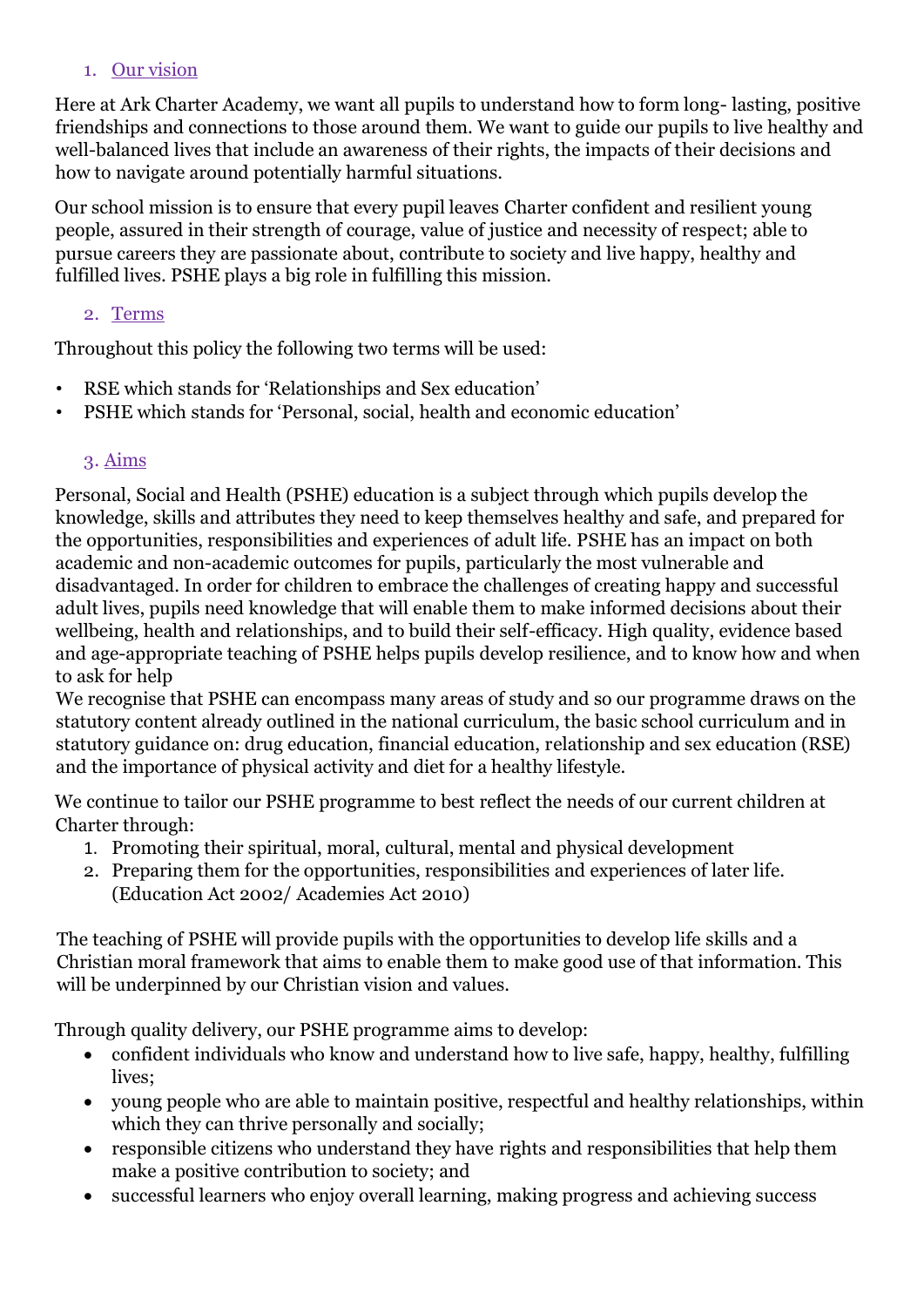These aims will be achieved by providing pupils with the knowledge, skills, attitudes and attributes to be able to:

- develop confidence to talk, listen and think about feelings and relationships
- address concerns and correct misunderstandings and be able to protect themselves and ask for help
- develop skills to make and maintain positive relationships
- develop positive attitudes and values and respect differences in opinions
- develop a positive self-image and high self esteem
- gain accurate knowledge and understanding about sexuality and relationships
- develop personal responsibility for one's actions
- know where to get confidential advice and support

## 4. Statutory Requirements

We must teach relationships and sex education (RSE) under the Children and Social Work Act 2017 [section 34], in line with the terms set out in statutory guidance. At Ark Charter we deliver the majority of the RSE content through PSHE. Some elements of the RSE statutory content are delivered through the science and RE curriculum. We also teach health education under the same statutory guidance.

You can access our RSE Policy via our school website which details a parent's right to withdraw their child from certain aspects of RSE which do not form part of the science national curriculum.

The PSHE curriculum is key to our approach to teaching our pupils about safeguarding, including how to stay safe online and to prevent sexual violence and sexual harassment by covering issues such as:

- healthy and respectful relationships
- what respectful behaviour looks like
- consent
- stereotyping, equality
- body confidence and self-esteem
- prejudiced behaviour
- that sexual violence and sexual harassment is always wrong, and
- addressing cultures of sexual harassment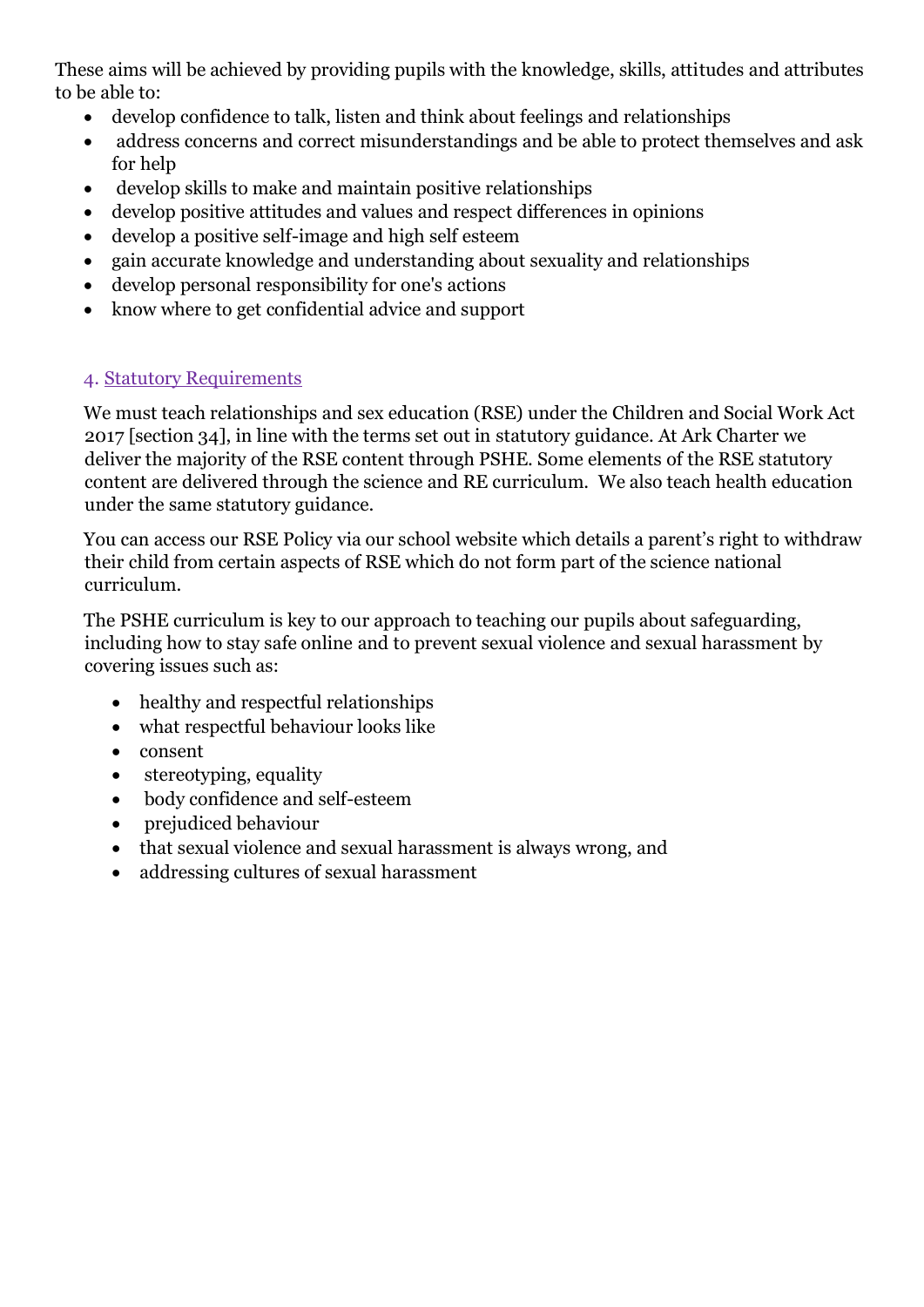# 5. What we teach

The following statements illustrate the learning outcomes for Personal, social, health and economic education at Key Stages 3 & 4 at the Academy. They are taken from the Department of Education guidance for PSHE. At the end of each year pupils should know:

| <b>Year Group</b> | Year 7                    | Year 8                  | Year 9                  | Year 10                 | Year 11                 |
|-------------------|---------------------------|-------------------------|-------------------------|-------------------------|-------------------------|
| <b>Topics</b>     | <b>Autumn 1:</b>          | <b>Autumn 1:</b>        | <b>Autumn 1:</b>        | <b>Autumn 1:</b>        | <b>Autumn 1:</b>        |
|                   | <b>Healthy Lifestyles</b> | <b>Careers</b>          | <b>Healthy</b>          | <b>Employability</b>    | <b>Financial Skills</b> |
|                   | 1. Healthy Eating $1 -$   | 1. Intro to careers.    | Lifestyles:             | <b>Skills</b>           | 1. Labour Market        |
|                   | What are the food         | Why do people go to     | 1. Healthy Eating $1 -$ | 1. What employers       | Information             |
|                   | groups?                   | work? Career values.    | What are the benefits   | are looking for?        | 2. Understanding        |
|                   | 2. Healthy Eating $2 -$   | 2. Investigating work   | of each food group?     | 2. What do I have to    | payslips                |
|                   | created balanced          | roles (huge variety)    | 2. Healthy Eating $2 -$ | offer?                  | 3.Budgeting             |
|                   | meals.                    | and busting myths       | How to create           | 3. Writing a CV         | 4. Responsible          |
|                   | 3. Healthy Lifestyles     | 3. Investigating Skills | balanced, nutritious    | 4. Writing a CV 2       | Consumer                |
|                   | - Benefits of exercise    | and Qualities. How      | meals (including        | 5. Interview Skills     | 5.Quiz                  |
|                   | 4. Rest and               | do these relate to the  | vegan/vegetarian        | 6 Quiz                  | 6. Re-teach as          |
|                   | Relaxation -              | world of work?          | alternatives)           |                         | required                |
|                   | Ensuring we have a        | 4. Early aspirations    | 3. Healthy Lifestyle -  | <b>Autumn 2: Social</b> |                         |
|                   | work/play balance.        | and dream jobs          | The importance of       | <b>Influence and</b>    | <b>Autumn 2: Social</b> |
|                   | How important is          | 5. World of Work        | exercise and the        | <b>County Lines</b>     | <b>Influence and</b>    |
|                   | sleep?                    | 6. Quiz                 | outdoors.               | 1. Attitudes to Drugs   | <b>County Lines</b>     |
|                   | 5. Quiz                   |                         | 4. Rest and             | - what are some         | 1. Attitudes to Drugs   |
|                   | 6. Re-teach as            | <b>Autumn 2:</b>        | relaxation - The        | common                  | - what are some         |
|                   | required                  | <b>Influences</b> and   | importance of sleep     | misconceptions          | common                  |
|                   |                           | pressure                | and how sleep aids      | around drug use in      | misconceptions          |
|                   | <b>Autumn 2:</b>          | 1. Peer Pressure -      | our learning.           | young people?           | around drug use in      |
|                   | <b>Pressure and</b>       | What is peer            | 5. Personal Hygiene     | 2. County Lines -       | young people?           |
|                   | <b>Influences</b>         | pressure and how        | - How do we keep        | What is County Lines    | 2. County Lines -       |
|                   | 1. Peer Pressure -        | can it impact our       | clean? (Including       | and what are the        | What is County Lines    |
|                   | What is it and how        | lives?                  | dental hygiene)         | risks/warning signs     | and what are the        |
|                   | can we combat it?         | 2. Peer Pressure        | 6. Quiz                 | of someone getting      | risks/warning signs     |
|                   | 2. Influence – What       | Scenarios - How can     |                         | involved? Where can     | of someone getting      |
|                   | and who can               | we combat peer          |                         | you go for support?     | involved? Where can     |
|                   | influence us?             | pressure?               |                         |                         | you go for support?     |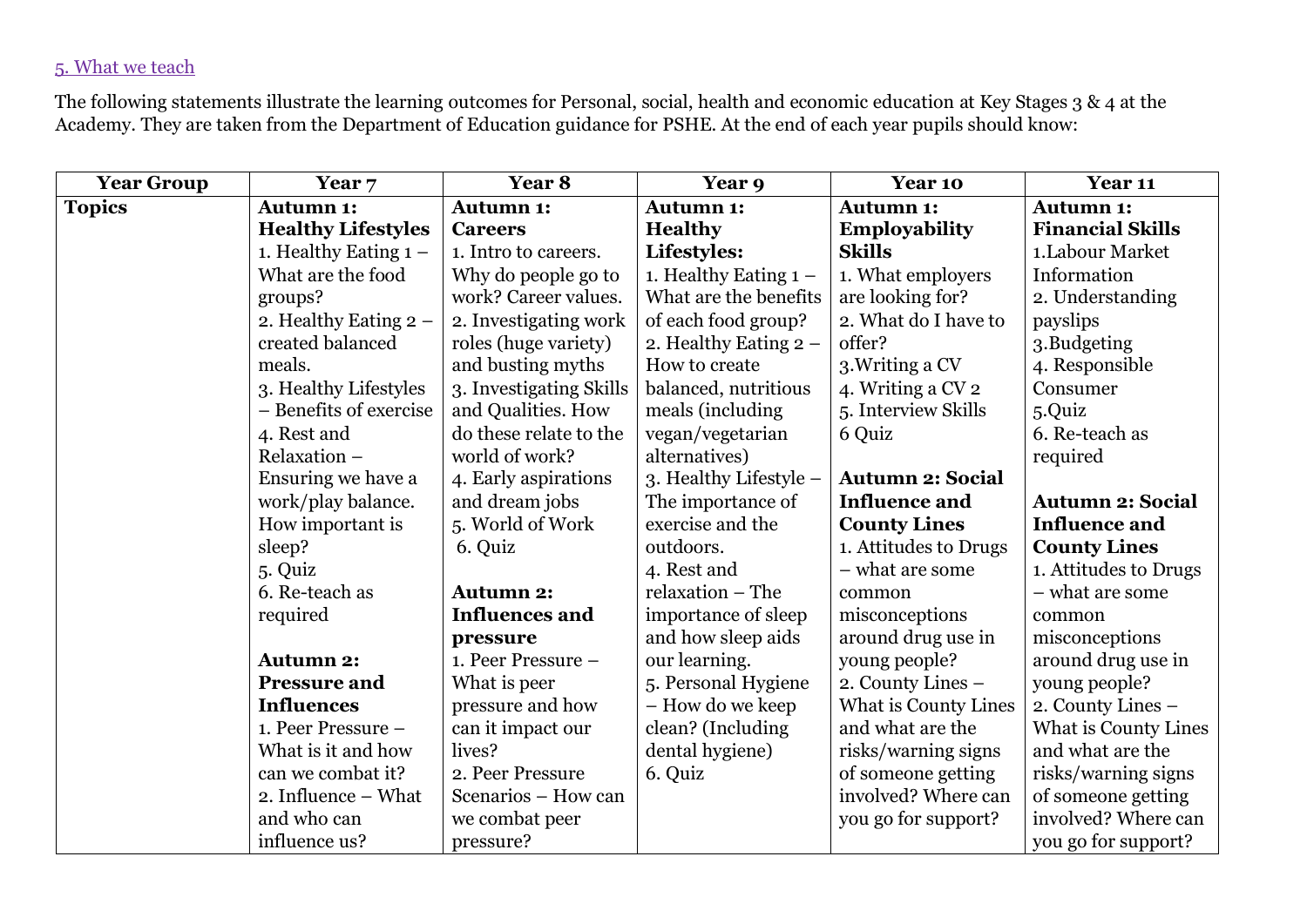| 3. Radicalisation -    | 3. Knife Free – The   | <b>Autumn 2: Social</b> | 3. Drugs, the Law      | 3. Drugs, the Law      |
|------------------------|-----------------------|-------------------------|------------------------|------------------------|
| What is                | link between peer     | <b>Influence and</b>    | and Risk – Legalities  | and Risk – Legalities  |
| radicalisation and     | pressure and          | <b>County Lines</b>     | around possession      | around possession      |
| how can we spot the    | carrying a knife. Why | 1. Attitudes to Drugs   | and supply of drugs.   | and supply of drugs.   |
| signs? Prevention of   | might people carry    | - what are some         | 4. $Risk - legal$      | 4. $Risk - legal$      |
| radicalisation.        | knives and what risks | common                  | consequences and       | consequences and       |
| 4. Right Wing          | can this create?      | misconceptions          | personal               | personal               |
| Extremism $-$ A case   | 4. Drugs and Alcohol  | around drug use in      | consequences e.g.,     | consequences e.g.,     |
| study of               | - The link between    | young people?           | addiction              | addiction              |
| Radicalisation.        | peer pressure and     | 2. County Lines -       | 5. Managing            | 5. Managing            |
| 5. County Lines -      | drugs/alcohol. How    | What is County Lines    | Influences - How to    | Influences - How to    |
| What is County Lines   | County Lines and      | and what are the        | manage peer            | manage peer            |
| and how can we spot    | peer pressure/social  | risks/warning signs     | pressure and social    | pressure and social    |
| the signs/protect      | influence are linked. | of someone getting      | influences when        | influences when        |
| ourselves and others.  | 5. Radicalisation -   | involved? Where can     | faced with drug use.   | faced with drug use.   |
| 6 Social influence &   | What is               | you go for support?     | 6. Prescription drugs  | 6. Prescription drugs  |
| Quiz                   | radicalisation and    | 3. Drugs, the Law       | - What are the         | - What are the         |
|                        | how can we spot the   | and Risk – Legalities   | benefits and           | benefits and           |
| <b>Spring 1: RSE</b>   | signs? Prevention of  | around possession       | potential risks of     | potential risks of     |
| 1. Changing Bodies     | radicalisation.       | and supply of drugs.    | these?                 | these?                 |
| during puberty and     | 6. Quiz               | 4. $Risk - legal$       | 7. Quiz                | 7. Quiz                |
| how to manage these    |                       | consequences and        |                        |                        |
| changes.               | Spring 1:             | personal                | Spring 1:              | Spring 1:              |
| 2. Changing            | <b>Relationships</b>  | consequences e.g.,      | Citizenship            | Citizenship            |
| <b>Emotions during</b> | 1. Healthy            | addiction               | 1. Parliamentary       | 1. Parliamentary       |
| puberty and how to     | Relationships – what  | 5. Managing             | Democracy              | Democracy              |
| manage these           | makes a healthy       | Influences - How to     | 2. Different electoral | 2. Different electoral |
| changes.               | relationship?         | manage peer             | systems                | systems                |
| 3. Self-Image and      | 2. Healthy            | pressure and social     | 3. Other forms of      | 3. Other forms of      |
| confidence including   | Relationships 2 -     | influences when         | government             | government             |
| what can impact this.  | domestic abuse and    | faced with drug use.    | (democratic and        | (democratic and        |
| 4. Loving              | honour-based          | 6. Prescription drugs   | non-democratic)        | non-democratic)        |
| Relationships          | violence.             | - What are the          | 4. UK's role within    | 4. UK's role within    |
| including different    | 3. Kindness           | benefits and            | Europe                 | Europe                 |
| types of relationships | 4. Respect            |                         |                        |                        |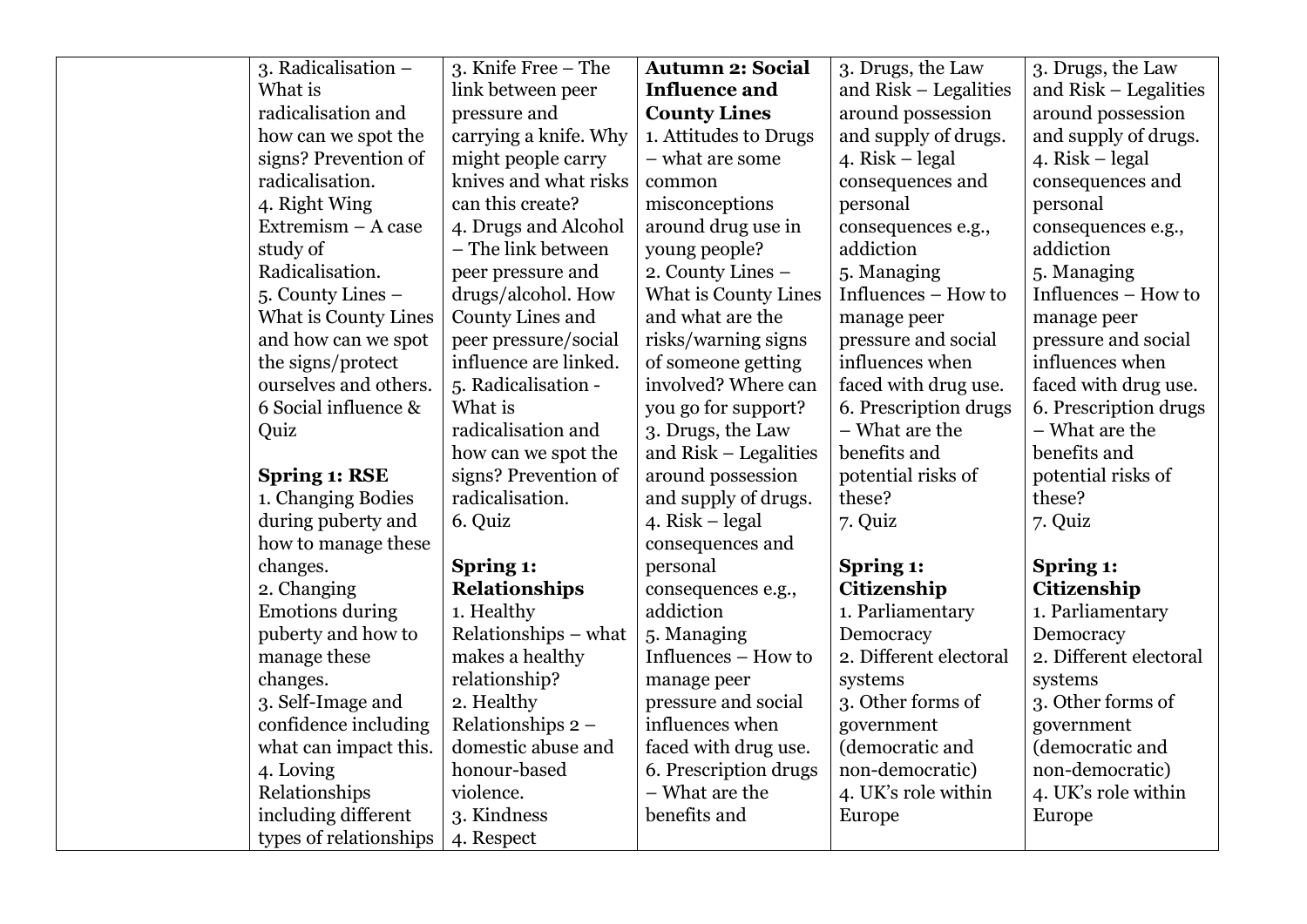| e.g., familial,       | 5. Consensual         | potential risks of        | 5. Legal system in      | 5. Legal system in   |
|-----------------------|-----------------------|---------------------------|-------------------------|----------------------|
| friendship, romantic  | Relationships         | these?                    | the UK                  | the UK               |
| and LGBT+             | (including sexual     | 7. Quiz                   | 6. Citizenship and      | 6. Citizenship and   |
| 5. Sexual             | harassment and        |                           | community               | community            |
| Relationships and     | coercion)             | <b>Spring 1: Careers-</b> | 7. Income and           | 7. Income and        |
| consent.              | 6. Stereotypes and    | <b>Preparing for</b>      | expenditure             | expenditure          |
| 6. Human              | prejudice (based      | <b>GCSE</b> options       |                         |                      |
| Reproduction and      | around gender, race,  | 1. Preparing for          | Spring 2:               | <b>Spring 2:RSE</b>  |
| conception.           | and religious         | <b>GCSE Options: what</b> | <b>Financial Skills</b> | 1. Healthy           |
| 7. Quiz to check for  | stereotypes) This     | do you know about         | 1. influences on        | Relationships - what |
| understanding.        | lesson builds upon    | <b>GCSEs</b>              | pupils' financial       | makes a healthy      |
|                       | content covered in    | 2. Working out what       | choice                  | relationship? What   |
| Spring 2:             | the RE curriculum     | subjects to study         | 2. How to budget        | makes a relationship |
| <b>Relationships</b>  | around serotypes      | 3. Qualifications         | effectively             | unhealthy?           |
| 1. Healthy            | this half term.       | Framework                 | 3. Fraud and how to     | (Examples from       |
| Relationships – what  | 7. Quiz               | 4. College entry          | protect yourself        | previous year groups |
| qualities are needed  |                       | requirements              | 4. Models of            | used e.g. FGM,       |
| for a healthy         | <b>Spring 2: RSE</b>  | 5. Career Stereotypes     | employment              | domestic abuse,      |
| relationship?         | 1. Loving             | 6. Quiz                   | contracts and self-     | grooming etc.)       |
| 2. Healthy            | Relationships – what  |                           | employment              | 2. Contraception and |
| Relationships 2 -     | makes a healthy,      | Spring 2: Living in       | 5. Financing            | STIs - Types of STIs |
| What makes an         | loving relationship?  | the Wider World           | University - pros       | and effective        |
| unhealthy             | How might people      | 1. Communication          | and cons and busting    | contraception to     |
| relationship?         | express this love?    | 2. Time Management        | myths                   | prevent this. The    |
| (Including abuse and  | (Romantic and non-    | 3. Budgeting 1            | 6. Quiz                 | purpose of           |
| exploitation)         | romantic)             | 4. Budgeting 2            |                         | contraception.       |
| 3. Kindness           | 2. Intimacy $-$       | 5. Healthy Meals 6.       | <b>Summer 1: RSE</b>    | Treatment and        |
| 4. Respect            | including Romanic,    | Quiz                      | 1. Healthy              | support signposted   |
| 5. Consensual         | non-romantic and      |                           | Relationships-          | at the end of the    |
| Relationships         | sexual intimacy.      | <b>Summer 1: RSE</b>      | What makes a            | lesson.              |
| (including)           | $3.$ Attraction $-$   | 1. Types of Intimacy      | healthy relationship?   | 3. Sexual            |
| harassment and        | Sexuality and         | - What does it mean       | 2. Unhealthy            | Harassment and       |
| forced marriage)      | attraction to others. | to be intimate with       | Relationships           | Consent (including   |
| 6 Scenarios – healthy | <b>Attraction vs</b>  | others? Are Sex and       | including domestic      | FGM and forced       |
| or unhealthy? These   | harassment            |                           |                         | marriage)            |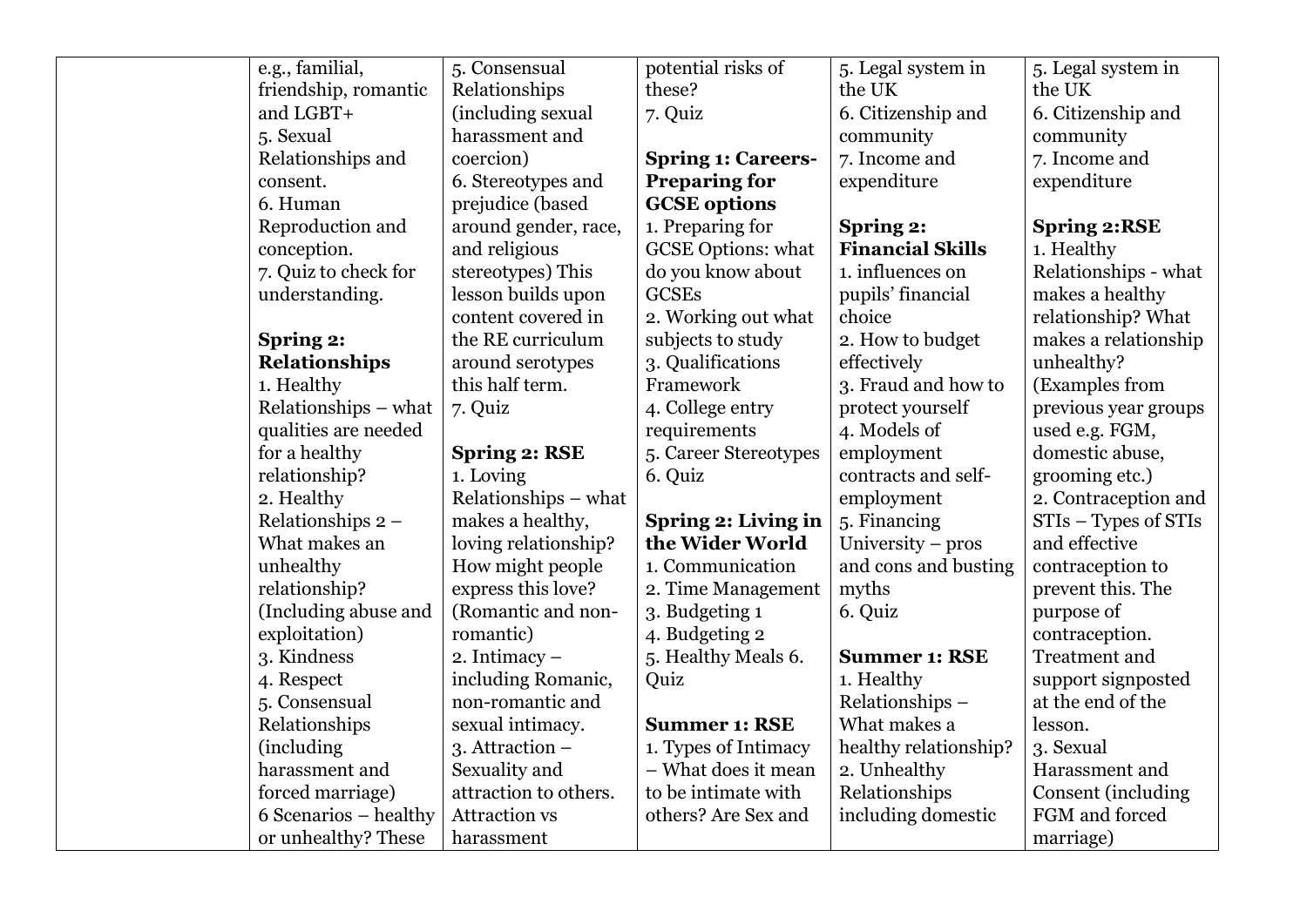| scenarios link to       | 4. Sexual               | Intimacy the same       | abuse, grooming and     | 5. Pornography -        |
|-------------------------|-------------------------|-------------------------|-------------------------|-------------------------|
| issues learned about    | Relationships and       | thing?                  | exploitation.           | How Pornography         |
| throughout this topic   | consent. Including      | 2. Consent and          | 3. Contraception and    | presents a distorted    |
| and revolve around      | the links between the   | scenarios. Do these     | STIs – Which types      | picture of sexual       |
| consent, abuse and      | age of consent,         | people have consent?    | of contraception are    | behaviours and can      |
| harassment.             | sexual relationships,   | What would the law      | effective at            | be damaging to          |
| 7. Quiz                 | and peer pressure.      | say?                    | preventing STIs?        | themselves and their    |
|                         | 5. Consent Scenarios    | 3.Contraception -       | Evaluating how          | sexual partners.        |
| <b>Summer 1: Mental</b> | $\!$ - does this person | varieties and           | reliable and fit for    | 5. Fertility,           |
| <b>Health</b>           | have consent or not?    | purposes. How           | purpose each type of    | infertility, and        |
| 1. What is mental       | 6. Quiz                 | effective are these     | contraception is        | miscarriage.            |
| Health?                 |                         | types of                | (e.g., preventing       | Including the           |
| 2. Stress – What is a   | <b>Summer 1: Media</b>  | contraception?          | pregnancy vs            | emotional, social,      |
| healthy amount of       | <b>Influence</b>        | 4. Sexual Health -      | preventing STIs)        | and financial impact    |
| pressure? How can       | 1. What is the Media?   | What are STIs?          | 4. Sexual               | this can have on the    |
| we manage this          | 2. Self-Image – How     | Combatting              | Harassment and          | couples/parents.        |
| anxiety?                | does media impact       | misconceptions          | Consent (including      | 6. Pregnancy – What     |
| 3. Feeling Down $-$     | our self-image and      | around STIs.            | FGM) Treatment and      | are the stages of       |
| What is depression?     | confidence? Why can     | Support signposted      | support signposted      | pregnancy and the       |
| What is the             | social media be         | at the end of the       | at the end of the       | choices available?      |
| difference between      | damaging to our         | lesson.                 | lesson.                 | (Keeping the baby,      |
| sadness and             | mental well-being       | 5. Roles of Families –  | 5. Fertility and        | adoption, abortion -    |
| depression?             | and self-esteem?        | what is a family?       | Infertility – What      | these builds upon       |
| 4. Supporting           | 3. Hateful comments     | Types of family and     | alternatives are        | content covered in      |
| Yourself                | - Being kind online     | responsibility of       | available for couples   | the RE GCSE)            |
| 5. Supporting Others    | and reporting           | parents.                | who cannot conceive     | 7. Quiz                 |
| 6. Quiz                 | inappropriate media     | 6. Quiz                 | naturally? What         |                         |
|                         | use.                    |                         | impact can this have    | <b>Summer 1: Online</b> |
| <b>Summer 2:</b>        | 4. Censorship -         | <b>Summer 2:</b>        | on the couple?          | <b>Safety</b>           |
| Citizenship             | What is censorship?     | <b>Preparing for</b>    | 6. Quiz                 | 1. What is Social-      |
| 1 Political system in   | Why is this both a      | <b>GCSE Success and</b> |                         | Media? How can this     |
| the UK                  | positive ad a negative  | <b>Developing</b>       | <b>Summer 2:</b>        | impact our self-        |
| 2. Operation of         | thing?                  | <b>Personal Agency</b>  | <b>Choices and</b>      | esteem and              |
| Parliament              | 5. Reliable Media –     | 1. Preparing for        | <b>Pathways Post-16</b> | confidence?             |
|                         | How do we find          | GCSE success: what      | 1. post-16 options      |                         |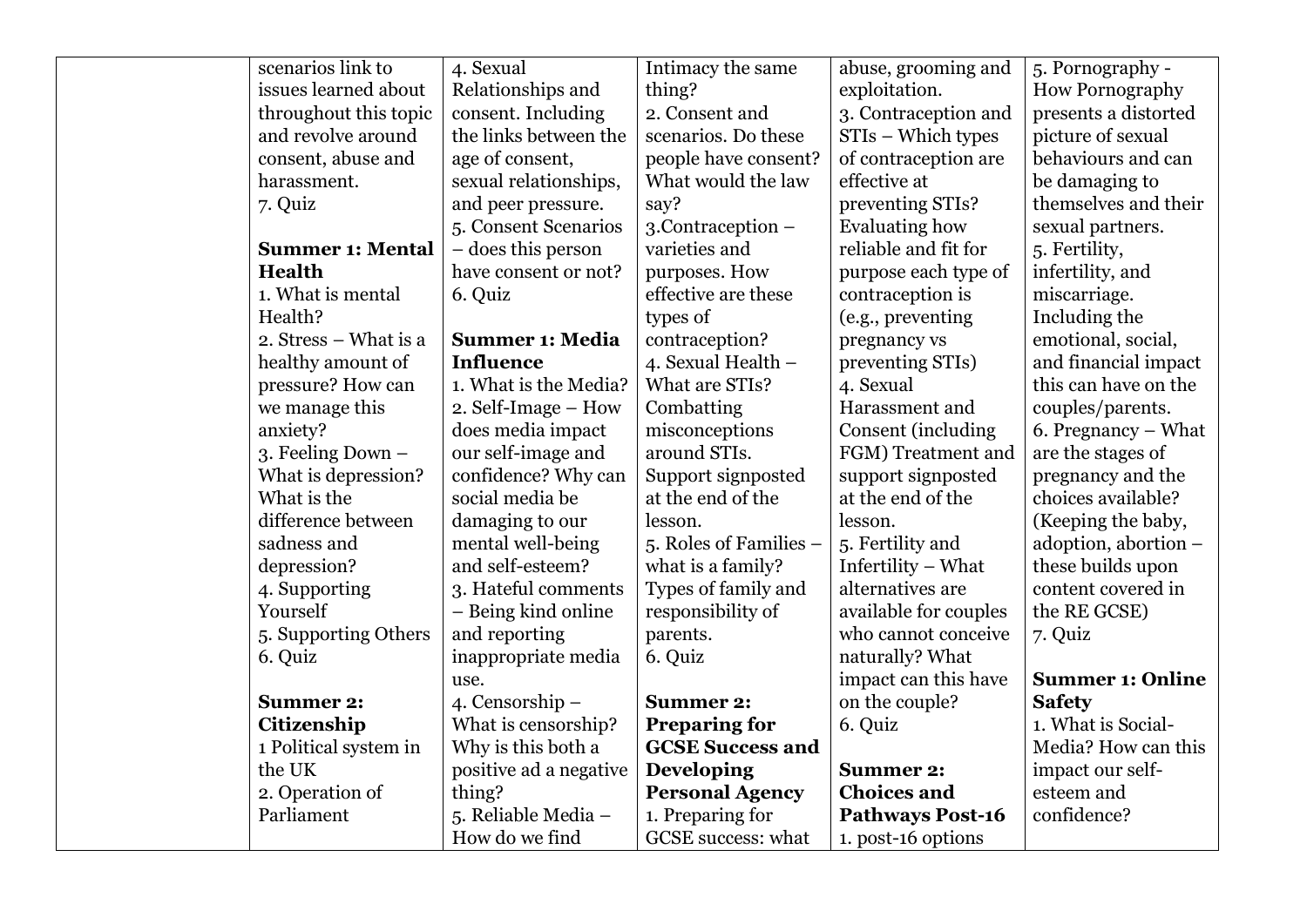| 3. Precious Liberties | reliable sources of   | do you know about   | 2. Looking for a job   | 2. Cyber-bullying     |
|-----------------------|-----------------------|---------------------|------------------------|-----------------------|
| 4. Law and the        | media? What is fact-  | GCSEs               | $3. CVs - let's get$   | and its               |
| Justice system 5.     | checking? Should      | 2. Personal Agency  | them done              | consequences.         |
| Citizenship and       | you believe           | or Making my Own    | 4. Career Identity $-$ | 3. Sending or         |
| Community             | everything you see    | Luck                | what to do next        | Receiving explicit    |
| 6. Money and          | online and in the     | 3. Confidence       | 5. Create an email     | images – What does    |
| budgeting             | news?                 | 4. Skills and       | address, find some     | the law say? Link to  |
| 7. Quiz               | 6. Quiz               | Qualities and how   | college courses,       | sexual harassment     |
|                       |                       | they link to        | email your careers     | and consent.          |
|                       | <b>Summer 2:</b>      | employment          | leader                 | 4. Self-Image. What   |
|                       | Citizenship           | 5. Personality test | 6. Quiz                | contributes to our    |
|                       | 1 Political system in | 6. QUIZ             |                        | self-image? Physical  |
|                       | the UK                |                     |                        | and mental factors to |
|                       | 2. Operation of       |                     |                        | out self-image.       |
|                       | Parliament            |                     |                        | 5. Mental Health      |
|                       | 3. Precious Liberties |                     |                        | support and           |
|                       | 4. Law and the        |                     |                        | guidance beyond       |
|                       | Justice system 5.     |                     |                        | school.               |
|                       | Citizenship and       |                     |                        |                       |
|                       | Community             |                     |                        | Summer 2: $N/A$       |
|                       | 6. Money and          |                     |                        | <b>Exam Time</b>      |
|                       | budgeting             |                     |                        | Tutor time to be      |
|                       | 7. Quiz               |                     |                        | spent on              |
|                       |                       |                     |                        | Revision/supporting   |
|                       |                       |                     |                        | student wellbeing.    |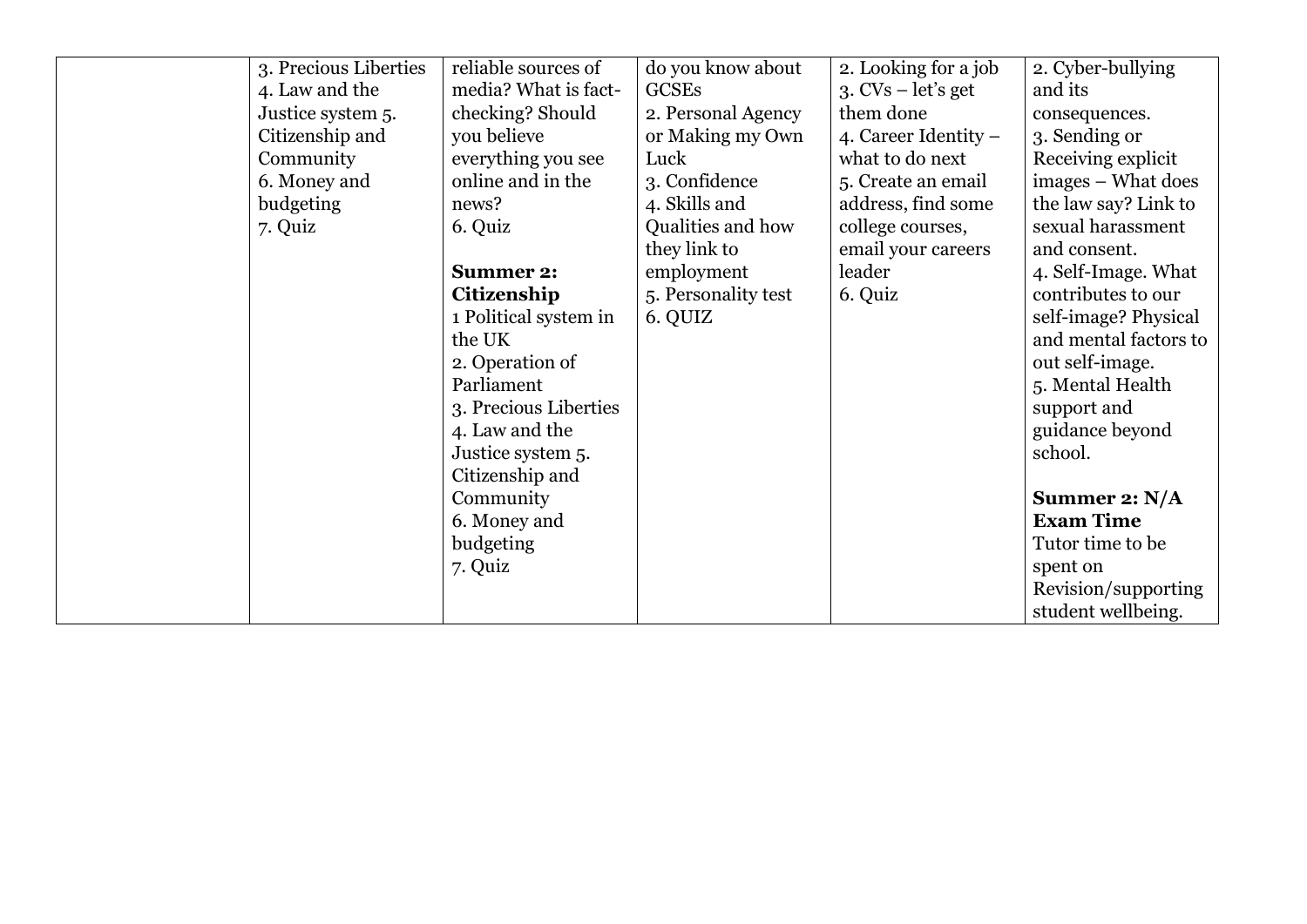# Workshops

Red Cross First Aid Champions (delivered in summer term)

| <b>Year Group</b> | Year 7               | Year 8                      | <b>Year 9</b>         | Year 10            | Year 11             |
|-------------------|----------------------|-----------------------------|-----------------------|--------------------|---------------------|
| <b>Topics</b>     | Introduction to the  | The role of kindness        | First aid module:     | First aid module:  | First aid module:   |
|                   | <b>Red Cross</b>     | and helping in first        | Unresponsive and      | Meningitis         | Heart attack        |
|                   |                      | aid                         | not breathing when    | Poisoning and      | Hypothermia         |
|                   | First aid module:    |                             | an AED is available   | harmful substances | Strains and sprains |
|                   | Asthma attack        | First aid module:           | Severe allergic       | <b>Stroke</b>      |                     |
|                   | Bleeding heavily     | Unresponsive and            | reaction              |                    |                     |
|                   | Unresponsive and     | not breathing               | Seizures and epilepsy |                    |                     |
|                   | breathing            | <b>Burns</b>                |                       |                    |                     |
|                   | <b>Broken</b> bone   | Choking                     | Helping others        |                    |                     |
|                   |                      | Head injury                 | module:               |                    |                     |
|                   | Helping others       |                             | Inspiring you to help |                    |                     |
|                   | module:              | Helping others              |                       |                    |                     |
|                   | Choosing to help     | module:                     | Safety and wellbeing  |                    |                     |
|                   |                      | <b>Exploring bystanders</b> | module:               |                    |                     |
|                   | Safety and wellbeing |                             | Coping skills         |                    |                     |
|                   | module:              | Safety and wellbeing        |                       |                    |                     |
|                   | Keeping safe         | module:                     |                       |                    |                     |
|                   |                      | Calling 999                 |                       |                    |                     |
|                   |                      |                             |                       |                    |                     |
|                   |                      |                             |                       |                    |                     |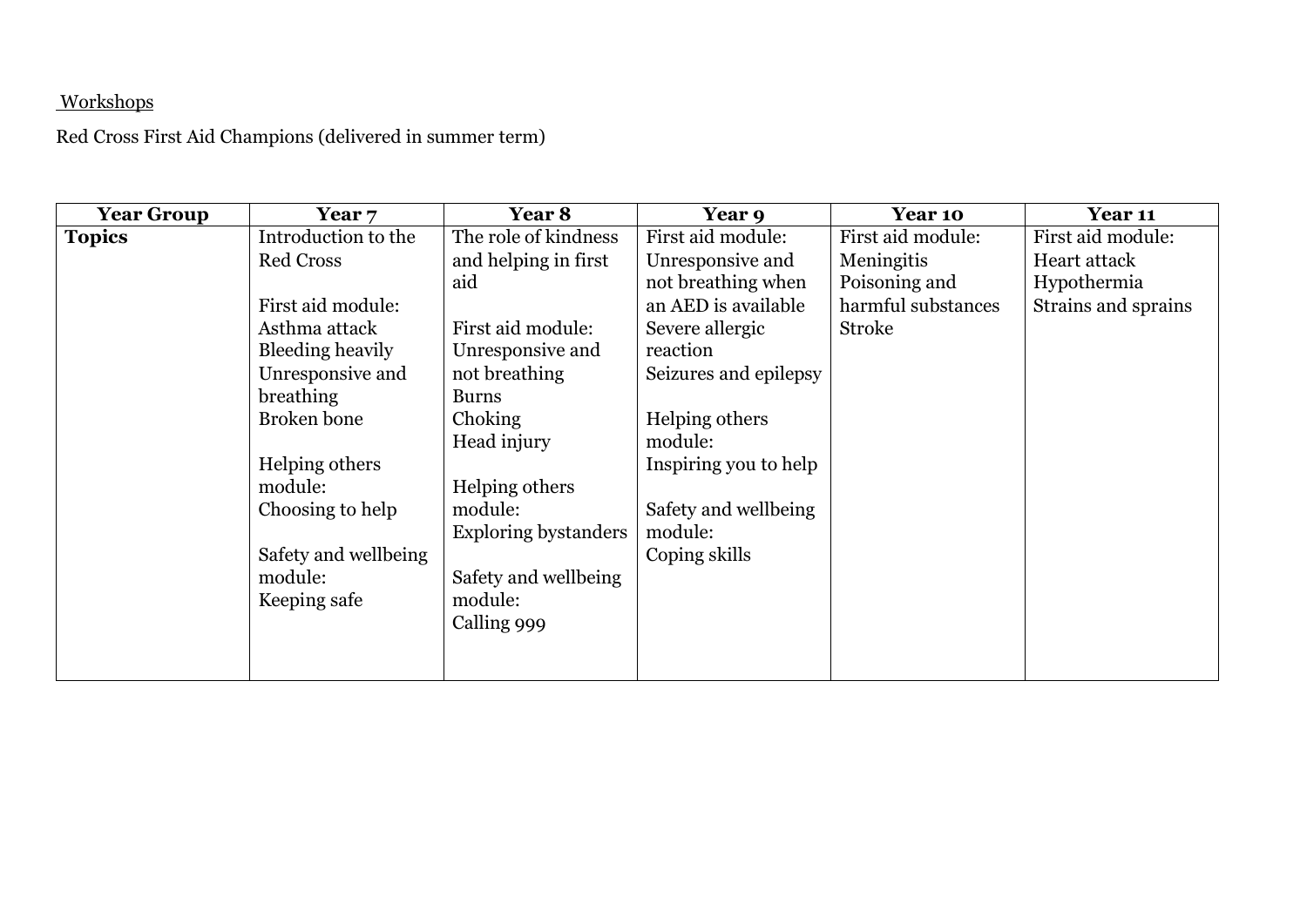#### FGM – Female genital mutilation.

At Ark Charter we believe that all our pupils should be kept safe from harm. Female Genital Mutilation affects girls as young as infants to secondary school age. Students will be taught about FGM in PSHE lessons to inform them of the dangers and long-lasting effects. It is illegal in the United Kingdom to allow girls to undergo female genital mutilation either in this country or abroad. People guilty of allowing FGM to take place are punished by fines and up to fourteen years in prison. At Ark Charter Academy, we have a duty to report concerns we have about girls at risk of FGM to the police and social services.

#### 6. How we teach PSHE

Form tutors deliver PSHE to their form groups one tutor session a week, but there are times when learning is completed by external visiting speakers. These visitors who help to deliver PSHE and RSE are not there to replace teachers, but to enrich existing programmes by supporting the school.

PSHE is taught to all year groups  $(7 - 11)$  through a spiral curriculum that gradually expands and enriches key concepts. Tutor time activities and assemblies often compliment the PSHE curriculum.

There are no formal assessments in PSHE, but quizzes are used to check for understanding of important topics.

#### Approaches for delivering effective PSHE

#### • **Creating a safe and supportive learning environment**

PSHE often works within pupils' real life experiences, addressing a range of personal, social, emotional and health issues. A safe, supportive and respectful learning environment is created by establishing clear ground rules, developed and agreed with all pupils across the school, and referred to during PSHE lessons. This helps to secure an atmosphere within which pupils feel able to discuss concerns, feelings, sensitive issues.

#### • **Confidentiality**

In the course of PSHE lessons, pupils may indicate in some way that they are vulnerable or at risk. In these circumstances staff are aware that they must refer to the Child Protection/Safeguarding policy to ensure that they are clear about what is required in such circumstances.

The school will ensure that pupils know that teachers cannot offer unconditional confidentiality and are reassured that their best interests will be maintained. They will be reminded that if confidentiality has to be broken, they will be informed first and then supported as appropriate. They are encouraged to talk to their parents or carers and are provided with support to do so. The school will ensure that staff understand that they cannot offer unconditional confidentiality to pupils. They will work within the school's agreed procedure for recording and reporting disclosures and the nature of access to this information.

#### • **A range of learning approaches**

Active and interactive engagement is most effective in PSHE. In every section of the course a variety of teaching and learning styles are used including videos, information sheets, visual aids and models, games, role-play, interactive videos, the Internet and visits by external agencies.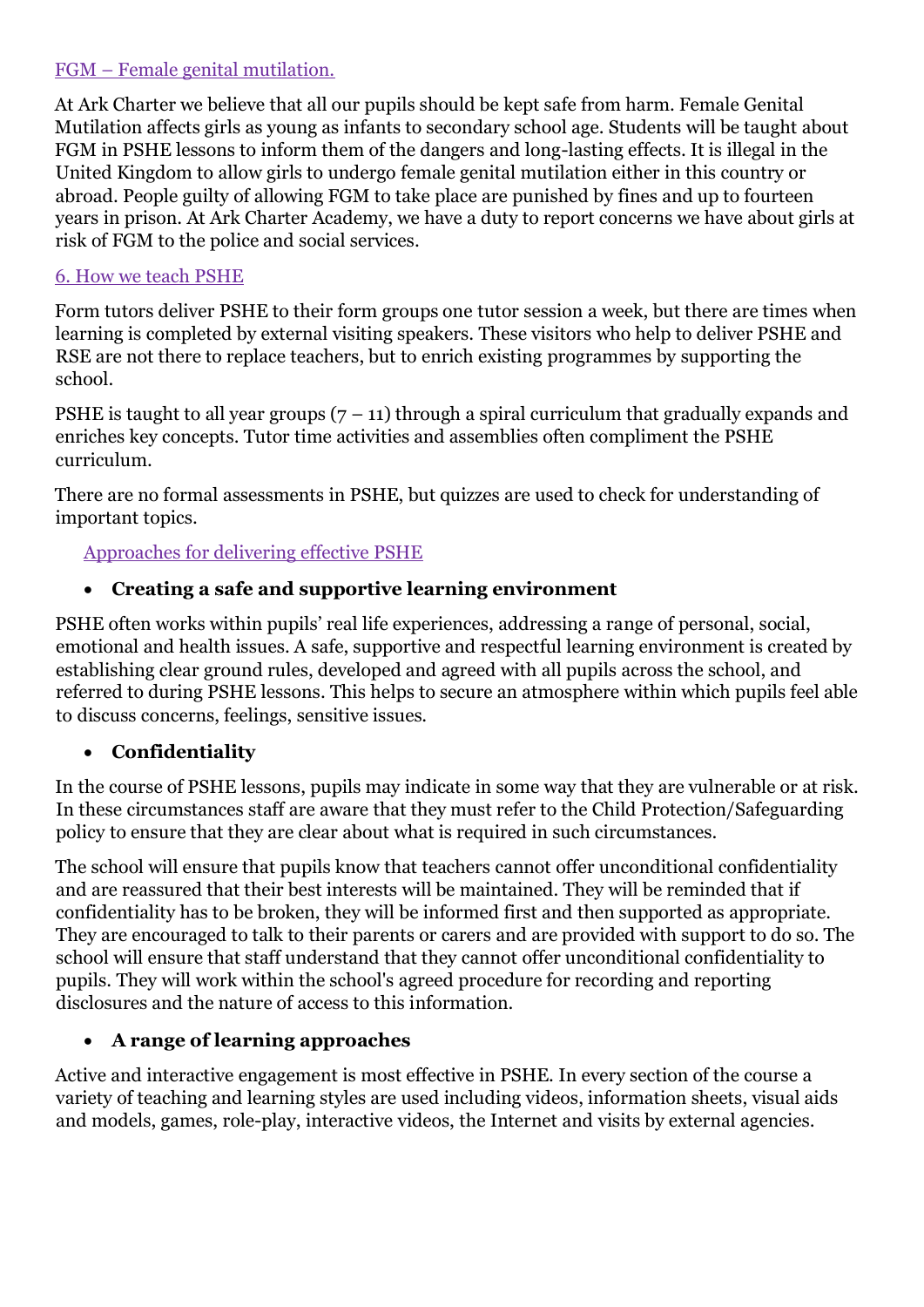#### • **Relevant resources**

Resources will be assessed to ensure that they are current, relevant and appropriate to the age and maturity of pupils. They will take into account equality of opportunity through their use of language, cultural attitudes and images, avoiding stereotyping, racism and sexism.

# • **Use of external organisations**

We work with various external organisations to enhance the delivery of PSHE across our planned programme, in order to bring in specialist knowledge and different ways of engaging with our young people. We work in partnership with all external organisations to ensure that the all activities and resources used are delivered in accordance with the aims of this policy and the content of our planned programme. All external contributors are made aware of our confidentiality and safeguarding policies to make sure that any safeguarding issues that arise are dealt with in line with school policy and procedure. All external contributions are used to complement the teaching delivered by our own staff, to enhance and enrich the overall experience of our students.

# • **Groupings**

The PSHE curriculum will be delivered predominately through whole class lessons, smaller group work and where relevant, in one to one sessions.

# • **Responding to pupils' questions**

It should be recognised that questions from pupils will be addressed and dealt with in the most appropriate manner and not disregarded. The form in which these questions are addressed may be in group activities, or on a one-to-one basis, as appropriate.

# • **Meeting the needs of SEND pupils**

PSHE lessons need to be accessible to all pupils including those with special educational needs and disabilities. The SEND code of practice outlines the need for schools to prepare children for adulthood outcomes. These pupils can be more vulnerable to exploitation and bullying which means that sensitive and age-appropriate Relationships and Health Education is an essential part of their learning. We will ensure that our curriculum is accessible to all pupils by using appropriate resources, small group work and providing CPD for teachers.

## An Inclusive Approach through a Moral and Values Framework

As an inclusive school we value difference and diversity within our school community and the wider world. As such PSHE is delivered within the context of our school aims, values and moral framework, and equal opportunities policy, taking into account the following considerations:

- The school has duties under the Equalities Act, British Values, and the Ofsted framework and must reflect British Law
- Different faiths, beliefs, cultures and sexual orientation should be tolerated and not be the cause for prejudicial or discriminatory behaviour
- Respect for ourselves and others helps develop understanding of the need for nonexploitation within relationships
- We all have rights, duties and responsibilities, we need to know what these are and have the ability to exercise them
- Our pupils are growing up in a diverse world and will need to be able to work, live and play with people from all backgrounds
- Some pupils and staff will identify as LGBT+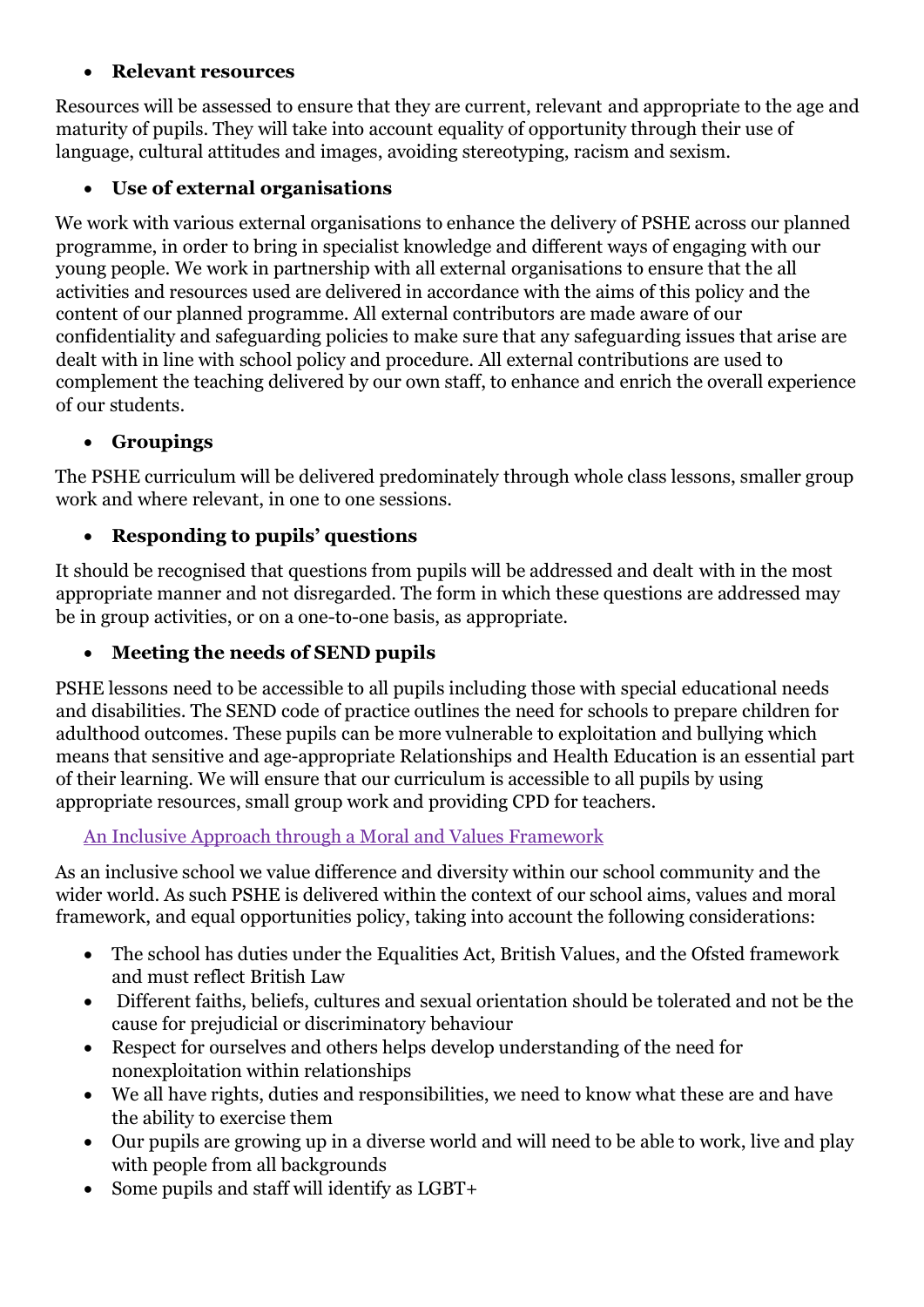- Families can include single parent families, LGBT parents, families headed by grandparents, adoptive parents, foster parents/carers amongst other structures
- Some pupils may have a different structure of support around them (for example: looked after children or young carers)
- Some pupils may experience sexual violence and/or sexual harassment from other children

We believe that pupils should receive comprehensive, balanced and accurate information that relates to their needs. The personal beliefs and attitudes of teachers will not influence the teaching of any elements of PSHE. For example, care is taken to ensure there is no stigmatisation of pupils based on their different home circumstances when teaching about the importance of marriage, or stable relationships, for family life and bringing up children.

In exploring their own feelings and attitudes, and those of peers and the wider society, our pupils are able to develop values on which to base decisions about relationships, health and living in the wider world.

#### 7. Training for staff delivering PSHE

It is important that staff delivering PSHE work within the values and moral framework of this policy and feel confident, skilled and knowledgeable to deliver effective PSHE. Continuing professional development will be provided through a range of options: individual study and development/ in-house CPD/ external training courses. Training may include:

- What to teach and when
- Leading discussions about attitudes and values
- Information updates
- Assessing pupils learning
- Practicing a variety of teaching methods
- Facilitating group discussions
- Involving pupils in their own learning
- Managing sensitive issues

#### 8. Roles and Responsibilities

The Governing board

• Approve the PSHE policy

PSHE lead will be responsible for:

- Creating the PSHE curriculum
- Ensuring the policy and programmes are implemented as agreed.
- Monitoring teaching within lessons through observations, team teaching, pupil work scrutiny and discussions with those involved.
- Evaluation of the programme will be made by assessing the attitudes of the pupils, the development of their personal skills and the knowledge and understanding they have gained.

Form Tutors will be responsible for:

- Delivering PSHE in a sensitive way
- Adapting and differentiating PSHE lessons to ensure that all students can access the content.
- Maintain an attitude of 'it could happen here' with regards to safeguarding concerns including sexual violence and sexual harassment between children.